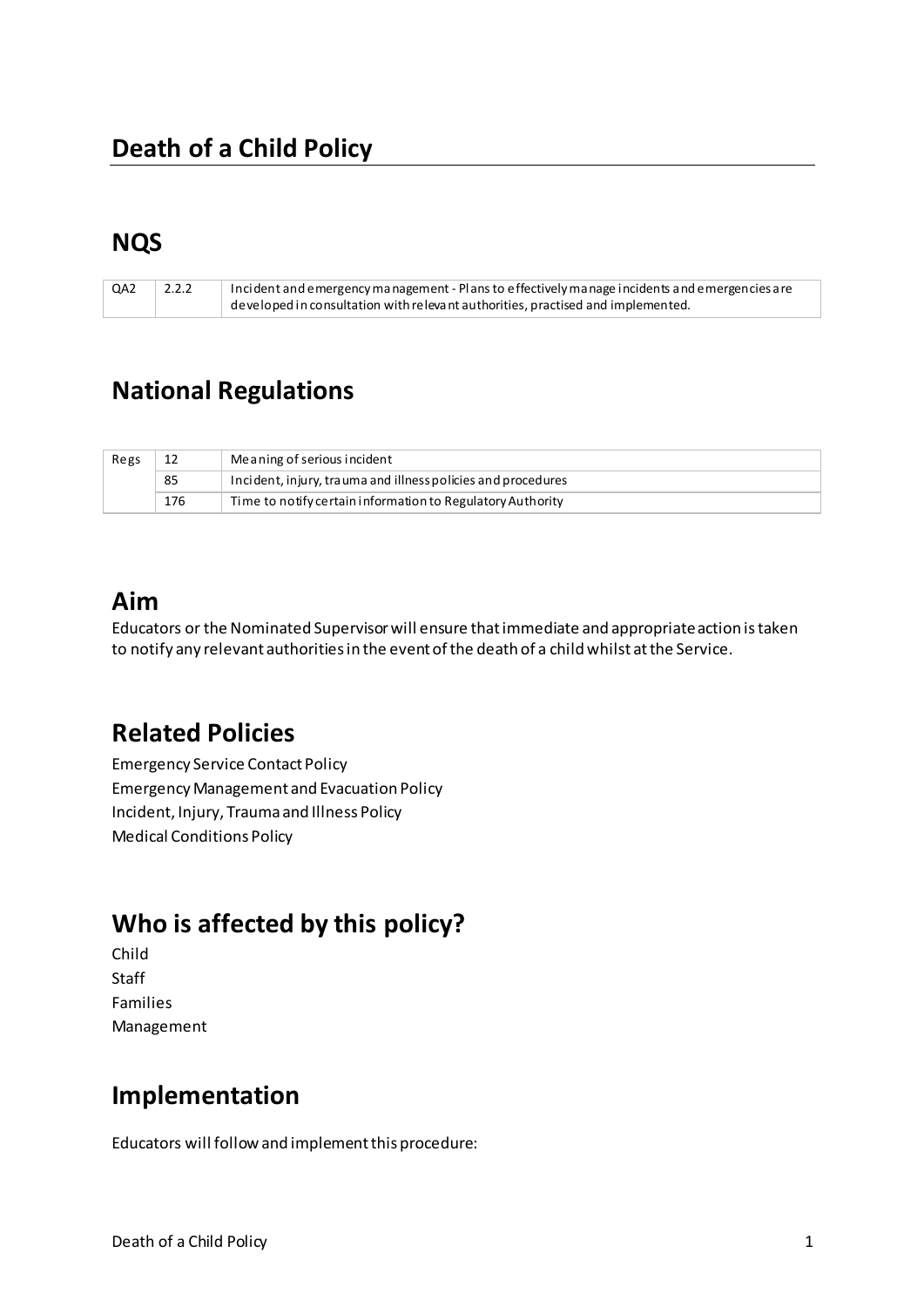- Attempt CPR pursuant to current guidelines.
- Call an Ambulance immediately on 000.
- The Nominated Supervisor will call the parents/guardians of the child and arrange to meet at the Hospital or medical facility.
- Medical staff will advise parents.
- Contact Insurance Company.
- Notify state Police Department.
- Notify Regulatory Authority

#### **Notification of a Serious Incident**

The death of a child being educated and cared for at the service, or following an incident while being educated and cared for at the service, is a "serious incident" under the national law. The Approved Provider will notify the regulatory authority as soon as practicable and within 24 hours of the death using form [SI01 Notification of Serious Incident](http://acecqa.gov.au/application-forms/) .

The documentation will be kept until the end of 7 years after the death.

#### **Work Health and Safety (OHS) requirements**

**Western Australia is in the process of considering new national WHS laws. These have already commenced in 4 States/territories. Services should contact WorkCover to determine requirements under current legislation.** *Under the new laws:* 

- $\bullet$  the death of a person is a "notifiable incident".
- The approved provider or nominated supervisor must notify WorkCover by telephone or in writing (including by facsimile or email) as soon as possible after the death.
- Records of the incident must be kept for at least 5 years from the date that the incident is notified.
- The approved provider/nominated supervisor must ensure the site where the death occurred is left undisturbed as much as possible until an inspector arrives or as directed by WorkCover.

#### **Sources**

**Education and Care Services National Regulations 2012 National Quality Standard Occupational Safety and Health Act 1984 Occupational Safety and Health Regulations 1996 Work Health and Safety Act** 

#### **Review**

The policy will be reviewed annually.

The review will be conducted by: